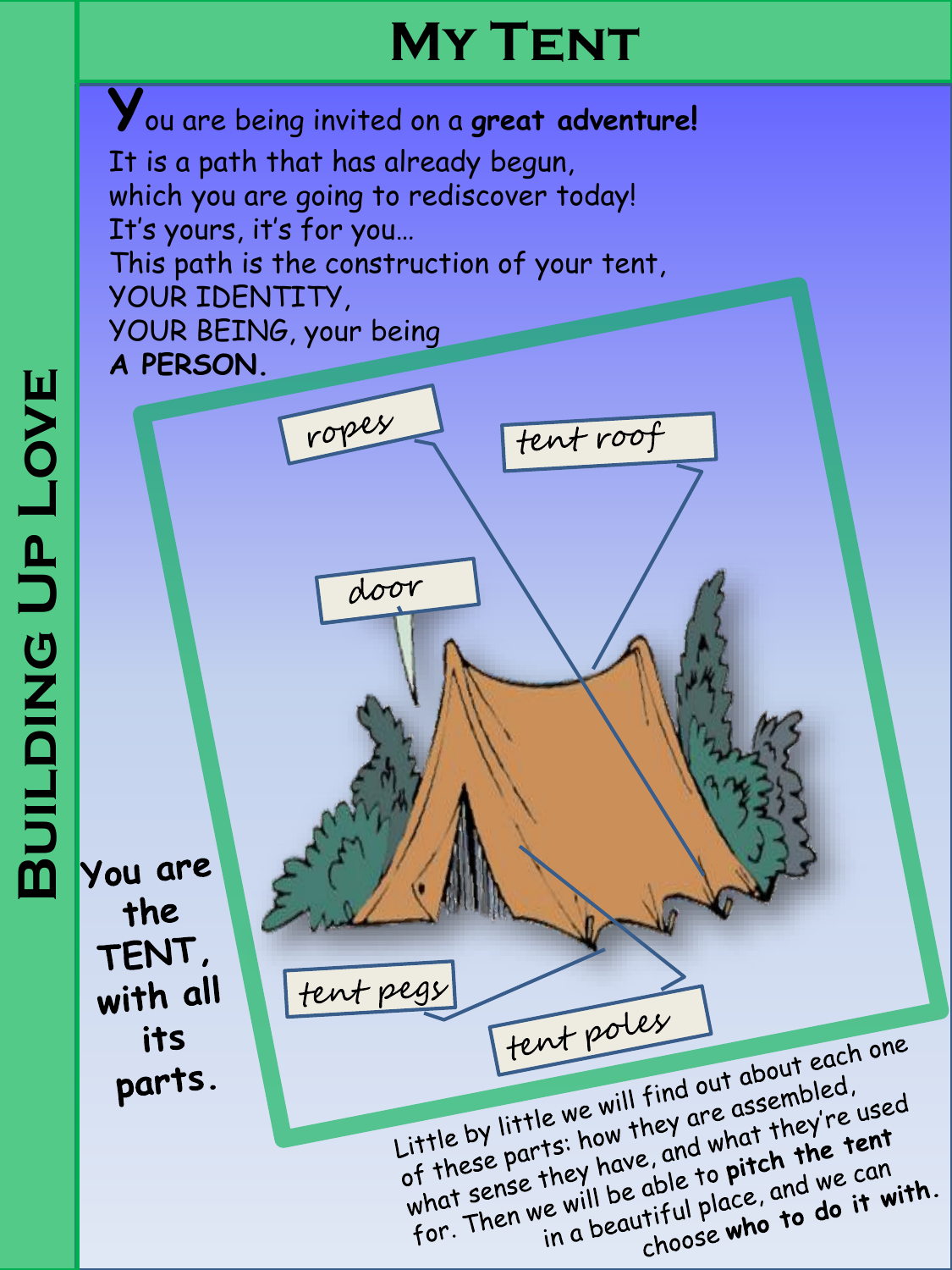# **Camping Supplies**

**On this adventure, in order to reach our goal and set up the tent REALLY well…**



### **we need to follow the directions that we find along the way.**



Reflexiona y Escribe

#### When you see a canteen:



It's time to **STOP** and rest. **Reflect and write!!!** 





When you see a flashlight, that means it's a very important moment. Turn it on! It gives/light!



And **open your eyes wide.**



Trabajo en Grupo

When you see a campfire, it's time to get together with your classmates and share your feelings and ideas.